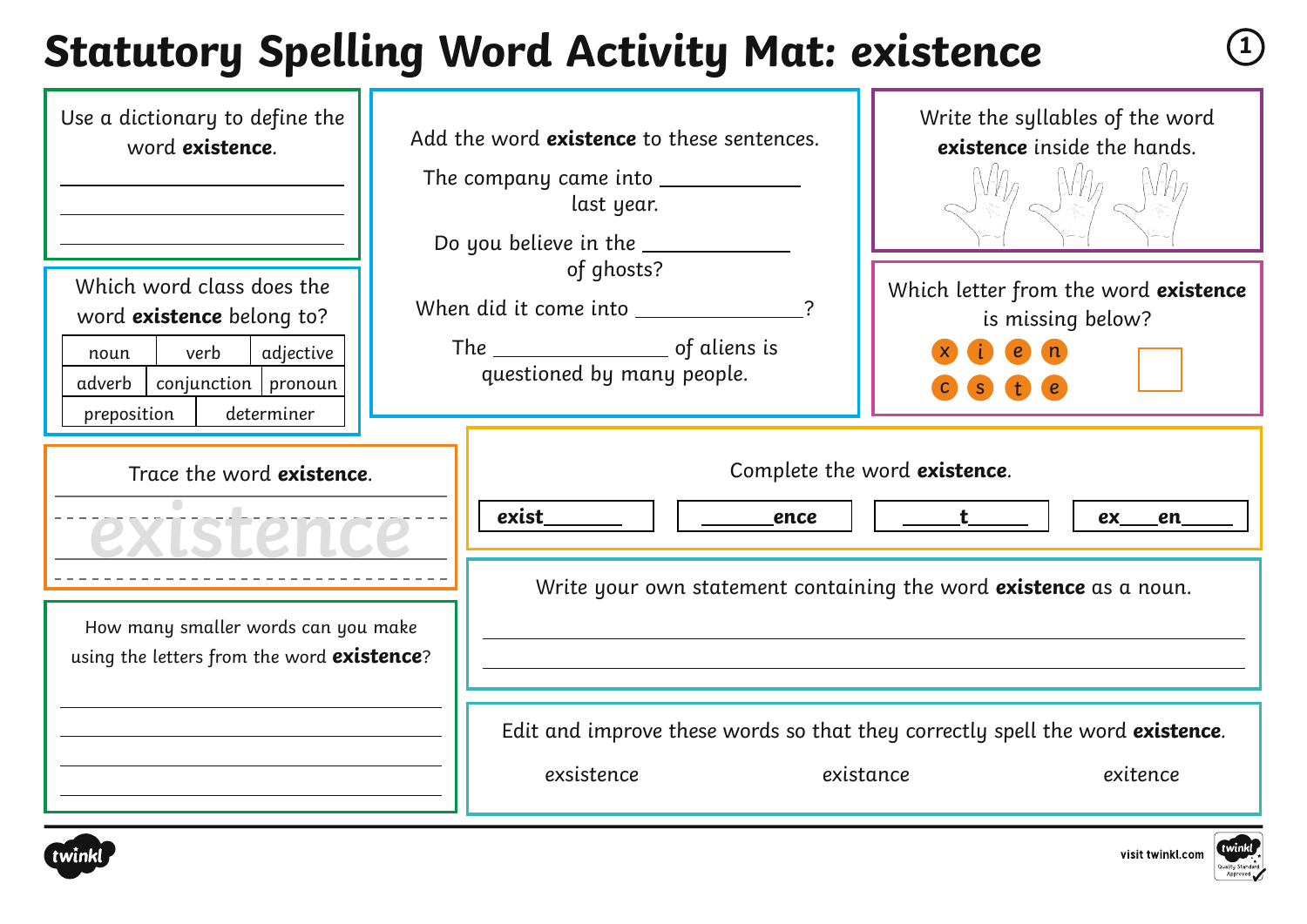## **Statutory Spelling Word Activity Mat: explanation <sup>2</sup>**

| Use a dictionary to define the<br>word explanation.                                                                                                   | Add the word explanation to these sentences.<br>"Do you have an _______________?"<br>asked Mr Jaha.            | Write the syllables of the word<br>explanation inside the hands.                                                                                                               |
|-------------------------------------------------------------------------------------------------------------------------------------------------------|----------------------------------------------------------------------------------------------------------------|--------------------------------------------------------------------------------------------------------------------------------------------------------------------------------|
| Which word class does the<br>word explanation belong to?<br>verb<br>adjective<br>noun<br>$conjunction$ pronoun<br>adverb<br>preposition<br>determiner | Taj's ______________ was the most believable.<br>Give me an ______________ for your behaviour.                 | Which letter from the word<br>explanation is missing below?<br>$\bullet$<br>$\alpha$<br>$\epsilon$<br>$\blacksquare$<br>$\alpha$ $\alpha$ $\beta$                              |
| Trace the word explanation.                                                                                                                           | <b>ation</b><br>explan____<br>Write your own statement containing the word explanation as a noun.              | Complete the word explanation.<br><u>ti _</u><br><u>ana manda a massa a sensua a massa a massa a sensua di massa di serie da la serie da la serie da la serie da</u><br>$exp_$ |
| Write a synonym and an antonym for the<br>word explanation.                                                                                           | Edit and improve these words so that they correctly spell the word explanation.<br>explanasion<br>explaination | exsplanashun                                                                                                                                                                   |



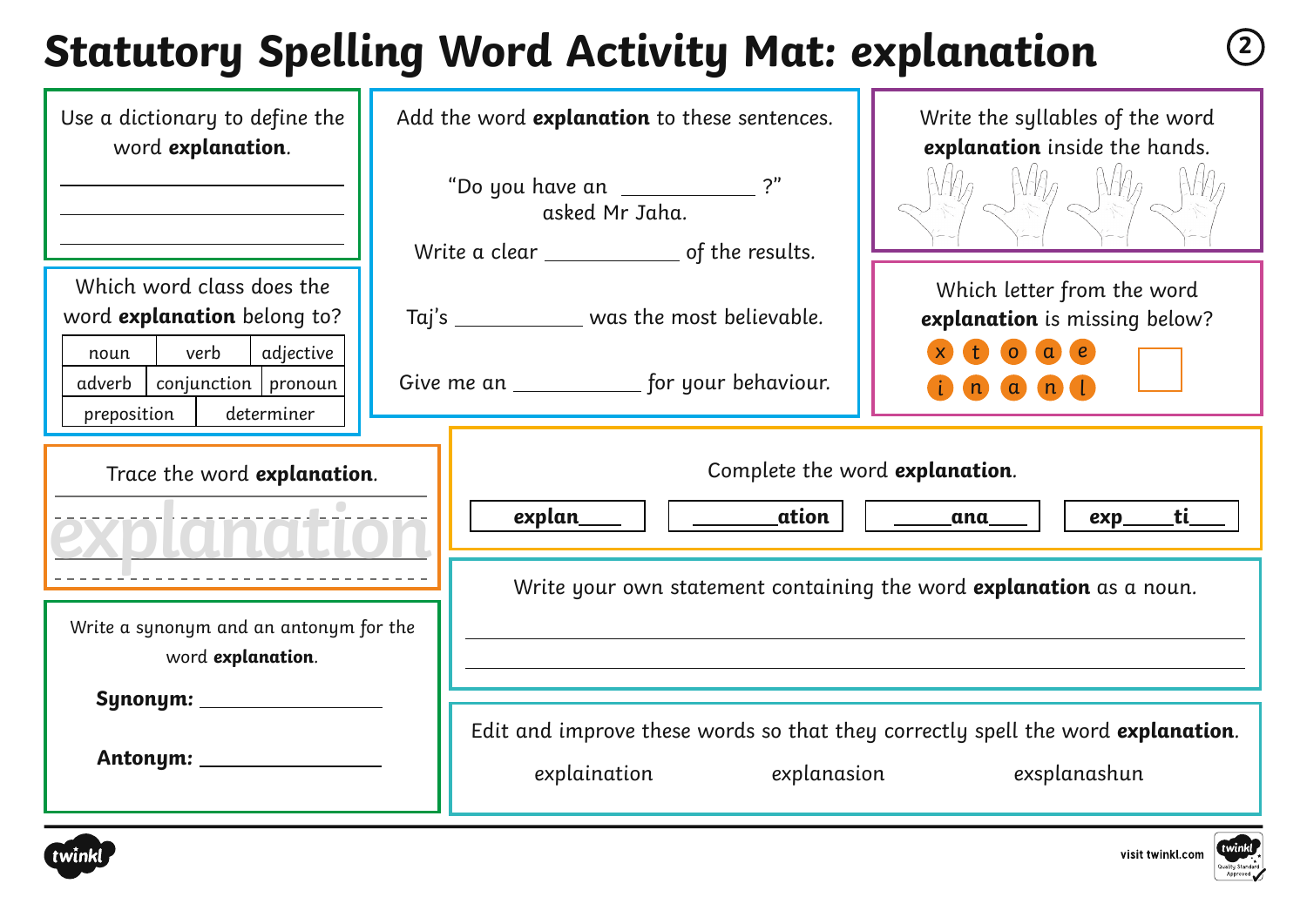## **Statutory Spelling Word Activity Mat: familiar <sup>3</sup>**

| Use a dictionary to define the<br>word familiar.                                                                                                          | Add the word familiar to these sentences.<br>You look ______________________ - have we<br>met before?<br>This song sounds ______________. | Write the syllables of the word<br>familiar inside the hands.<br>$N$ $\theta$ $N$ $\theta$ $N$ $\theta$ |
|-----------------------------------------------------------------------------------------------------------------------------------------------------------|-------------------------------------------------------------------------------------------------------------------------------------------|---------------------------------------------------------------------------------------------------------|
| Which word classes does the<br>word <b>familiar</b> belong to?<br>verb<br>adjective<br>noun<br>conjunction pronoun<br>adverb<br>preposition<br>determiner | I am _________________ with this poem<br>Are you _________________ with the rules<br>of hockey?                                           | Which letter from the word familiar<br>is missing below?<br>$\mathbf{D}$ as $\mathbf{D}$<br>$\alpha$    |
| Trace the word familiar.                                                                                                                                  | Complete the word familiar.<br><u>liar</u><br>fami_                                                                                       | $\mathbf{d}$<br>fa                                                                                      |
| Write a synonym and an antonym for<br>the word familiar.<br>Synonym: ____________                                                                         | Write your own statement containing the word <b>familiar</b> as an adjective.                                                             |                                                                                                         |
|                                                                                                                                                           | Edit and improve these words so that they correctly spell the word familiar.<br>fammiliar<br>familier                                     | familyar                                                                                                |



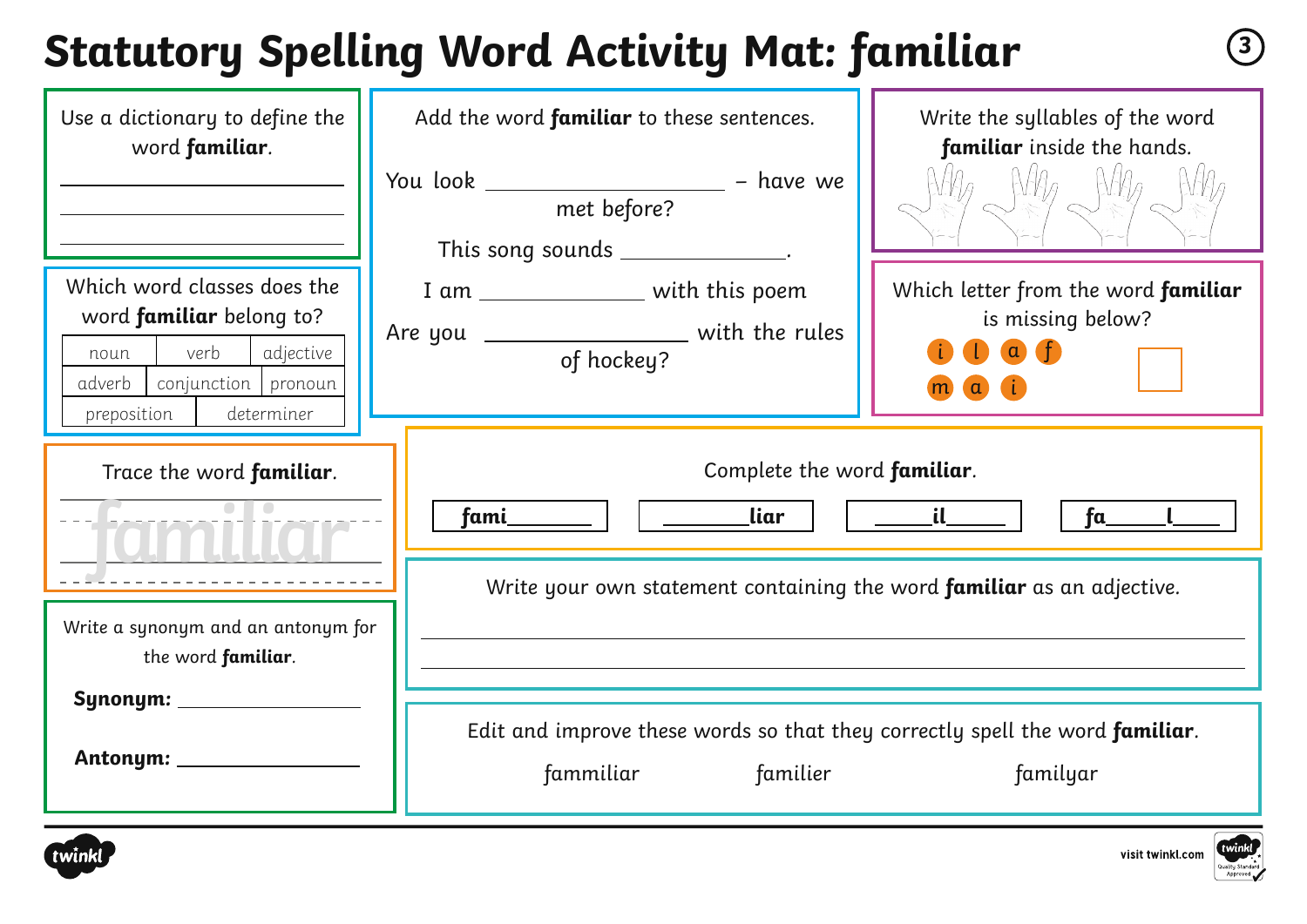## **Statutory Spelling Word Activity Mat: foreign <sup>4</sup>**

| Use a dictionary to define the<br>word foreign.                                                                                                        | Add the word foreign to these sentences.                                                                     | Write the syllables of the word<br>foreign inside the hands.                       |  |  |
|--------------------------------------------------------------------------------------------------------------------------------------------------------|--------------------------------------------------------------------------------------------------------------|------------------------------------------------------------------------------------|--|--|
|                                                                                                                                                        | I hope to visit many ______________ countries.<br>It's difficult learning a                                  |                                                                                    |  |  |
| Which word class does the<br>word <b>foreign</b> belong to?<br>verb<br>adjective<br>noun<br>conjunction pronoun<br>adverb<br>determiner<br>preposition | language.<br>Do you have any ___________________ stamps?<br>This all feels very _____________ to me.         | Which letter from the word foreign<br>is missing below?<br>$\epsilon$<br>$\bullet$ |  |  |
| Trace the word <b>foreign</b> .                                                                                                                        | Complete the word foreign.<br>_ign<br>$for \_\_$<br>fo_____g_<br>e                                           |                                                                                    |  |  |
| Write a synonym and an antonym for<br>the word foreign.                                                                                                | Write your own statement containing the word foreign as an adjective.                                        |                                                                                    |  |  |
| Synonym: ___________<br>Antonym: ___________                                                                                                           | Edit and improve these words so that they correctly spell the word foreign.<br>forreign<br>forrun<br>forrign |                                                                                    |  |  |